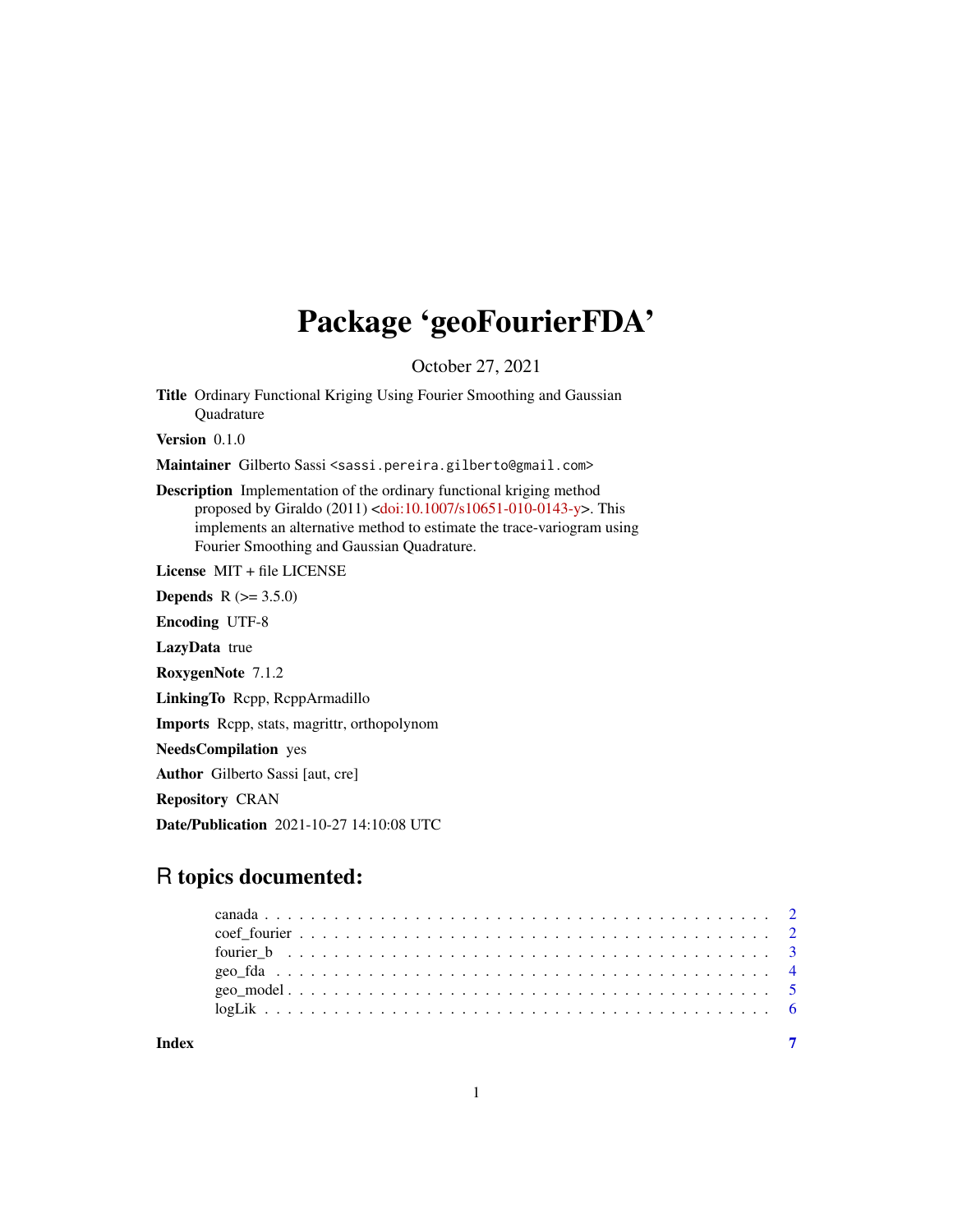#### <span id="page-1-0"></span>Description

A dataset containing time series from 15 weather stations (The Pas station and more 34 stations to estimate the temperature curve at the Pas station). This dataset is present in the fda package.

#### Usage

data(canada)

#### Format

A list with four matrices:

m data A matrix with 14 columns where each column is a wheather station

m coord A matrix with 14 rows where each row is a weather station

ThePas\_coord Coordinate of the The Pas station

ThePas\_ts Observed time series of the station The Pas

#### Source

<https://weather.gc.ca>

#### References

J. O. Ramsay, Spencer Graves and Giles Hooker (2020). fda: Functional Data Analysis. R package version 5.1.9. <https://CRAN.R-project.org/package=fda>

<span id="page-1-1"></span>

| coef fourier | This function computes minimum square estimates for Fourier coeffi- |
|--------------|---------------------------------------------------------------------|
|              | cients.                                                             |

#### Description

This function computes minimum square estimates for Fourier coefficients.

#### Usage

coef\_fourier(f, m)

#### Arguments

|   | A time series to be smoothed.                                                          |
|---|----------------------------------------------------------------------------------------|
| m | Order of the Fourier polynomial. Default value is computed using the Sturge's<br>rule. |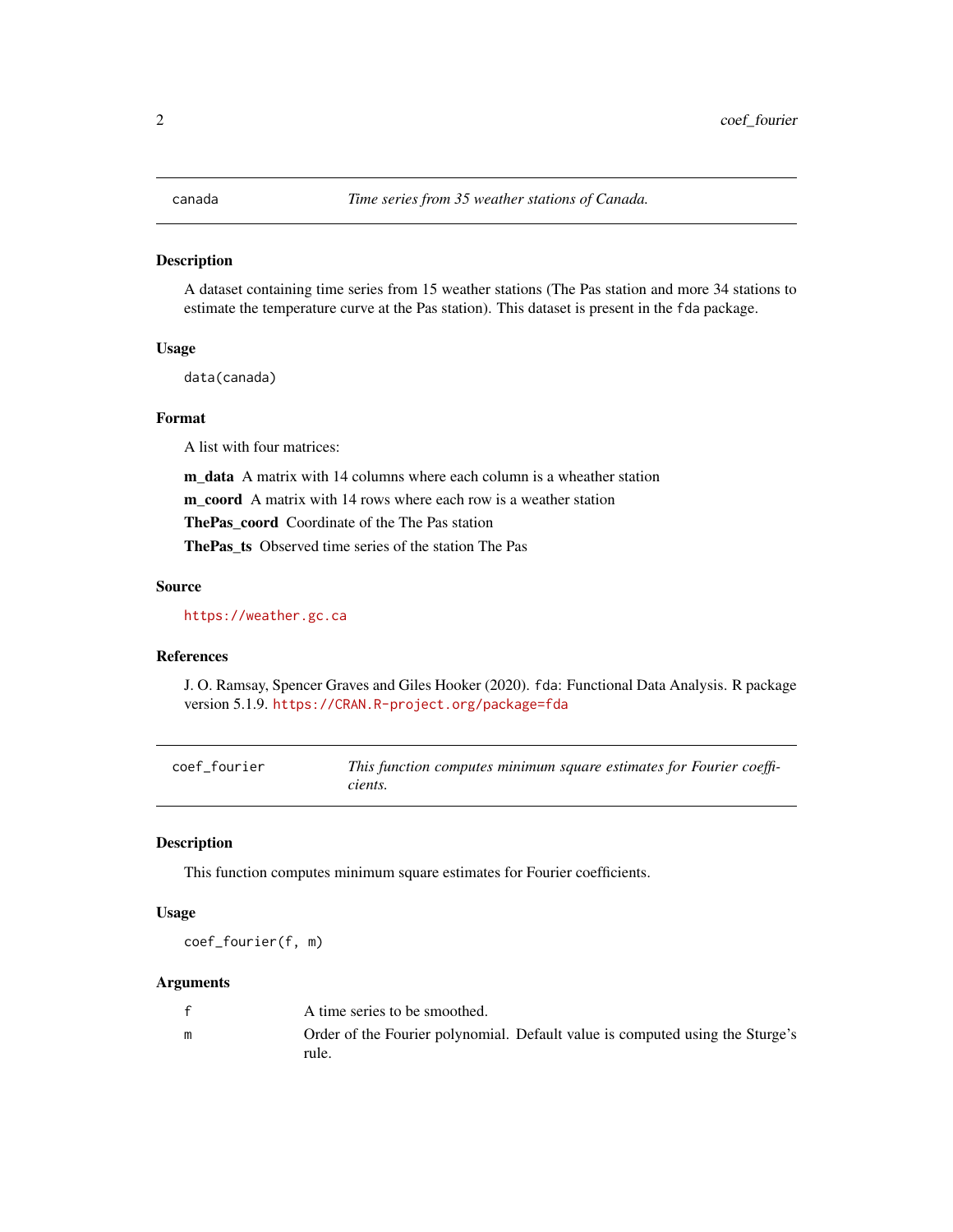#### <span id="page-2-0"></span>fourier\_b 3

#### Value

A vector with the fourier coefficients.

#### Examples

data(canada)

coef\_fourier(canada\$ThePas\_ts)

#### <span id="page-2-1"></span>fourier\_b *This function the smoothed curve*

#### Description

This function the smoothed curve

#### Usage

fourier\_b(coef, x)

#### Arguments

| coef | Fourier coefficients.                         |
|------|-----------------------------------------------|
| X    | a time series to evaluate the smoothed curve. |

#### Value

a time series with the smoothed curve.

#### Examples

data(canada)

coefs <- coef\_fourier(canada\$ThePas\_ts) y\_hat <- fourier\_b(coefs)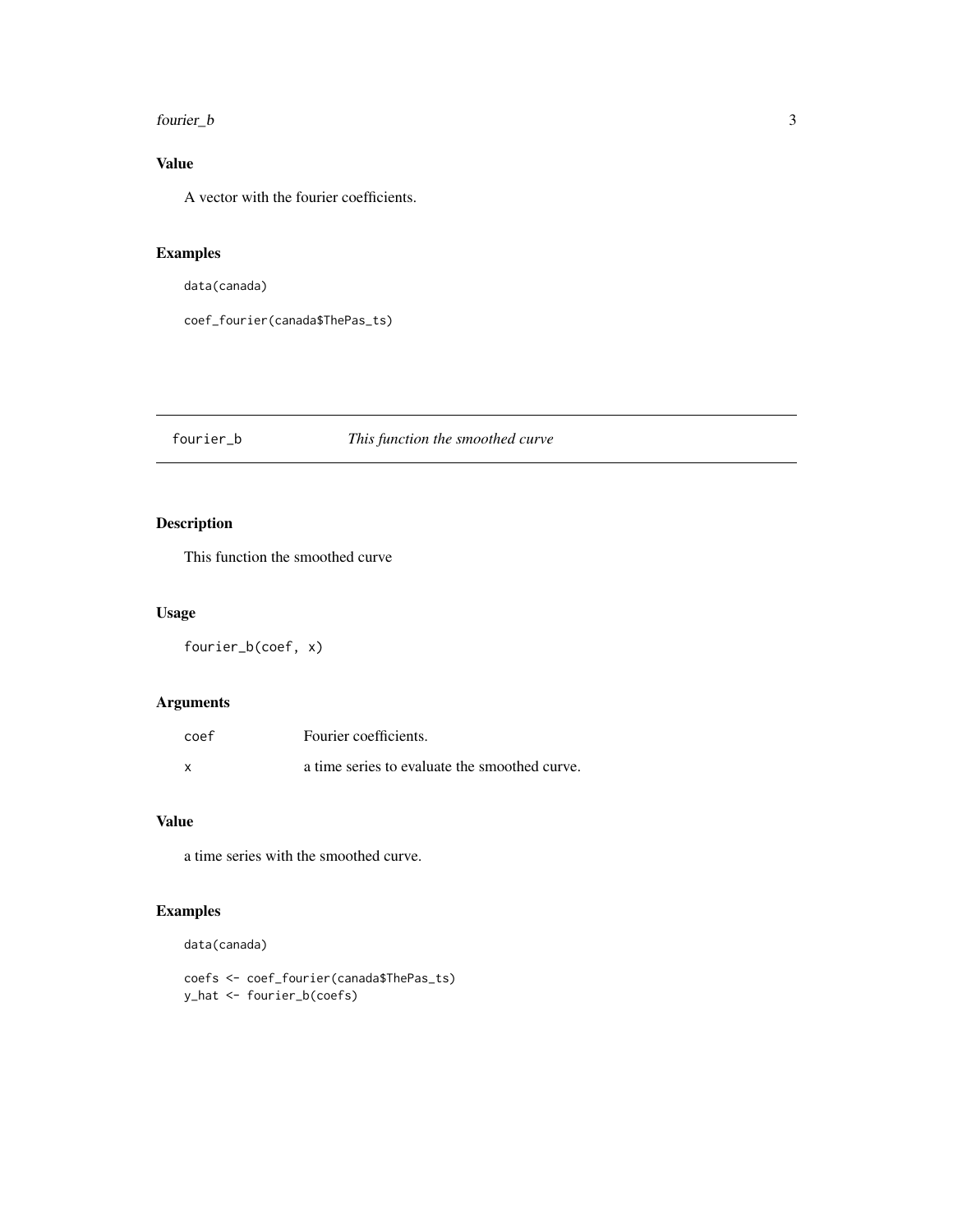<span id="page-3-0"></span>

#### Description

geo\_fda finds the ordinary kriging estimate for sptial functional data using the model proposed by Giraldo(2011).

#### Usage

```
geo_fda(
 m_data,
 m_coord,
 new_coord,
 m,
 n_quad = 20,
  t = seq(from = -pi, to = pi, length.out = 1000)\lambda
```
#### Arguments

| m_data    | a matrix where each column is a time series in a location                                                                                                |
|-----------|----------------------------------------------------------------------------------------------------------------------------------------------------------|
| m_coord   | a matrix with coordinates (first column is latitude and second column longitude)                                                                         |
| new_coord | a vector with a new coordinate (first column is latitude and second longitude)                                                                           |
| m         | order of the Fourier polynomial                                                                                                                          |
| n_quad    | a scalar with number of quadrature points. Default value $nquad = 20$ .                                                                                  |
| t         | a vector with points to evaluate from $-\pi$ to $\pi$ . Default $t = \text{seq}(\text{from} = -\text{pi}, \text{to})$<br>$= pi$ , length.out $= 1e+3$ ). |

#### Details

geo\_fda is similar to model proposed by giraldo2011ordinary. The mais difference is we have used gauss-legendre quadrature to estimate the trace-variogram. Using gauss-legendre qudrature gives estimates with smaller mean square error than the trace-variogram estimates from Giraldo(2011).

For now, we have used Fourier's series to smooth the time series.

#### Value

a list with three components

curve estimate curve at t points

lambda weights in the linear combination in the functional kriging

x points where the curve was evaluated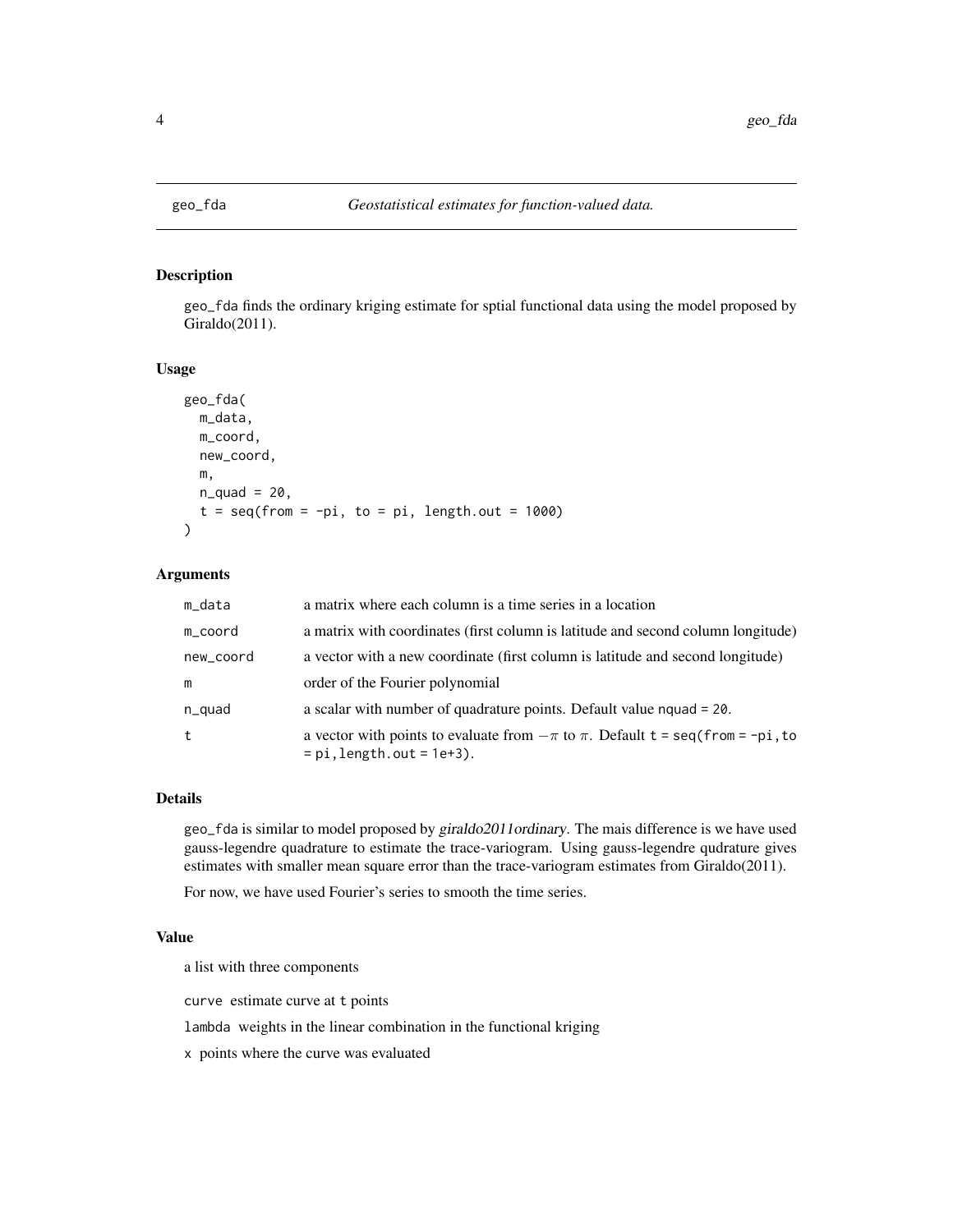#### <span id="page-4-0"></span>geo\_model 5

#### References

Giraldo, R., Delicado, P., & Mateu, J. (2011). Ordinary kriging for function-valued spatial data. *Environmental and Ecological Statistics*, 18(3), 411-426.

Giraldo, R., Mateu, J., & Delicado, P. (2012). geofd: an R package for function-valued geostatistical prediction. *Revista Colombiana de Estadística*, 35(3), 385-407.

#### See Also

[coef\\_fourier](#page-1-1), [fourier\\_b](#page-2-1)

#### Examples

data(canada)

```
y_hat <- geo_fda(canada$m_data, canada$m_coord, canada$ThePas_coord,
n<sup></sup>-quad = 2)
```
geo\_model *EStimates the parameters of the exponential model.*

#### Description

geo\_model finds the maximum likelihood estimate for the parameters in the geostatistical exponential model.

#### Usage

geo\_model(v\_data, m\_coord)

#### Arguments

| v data  | a numeric vector with the data                                                 |
|---------|--------------------------------------------------------------------------------|
| m coord | a matrix with two column. The first column must be the latitude and the second |
|         | column must be the longitude.                                                  |

#### Value

a list with components

mean mean of the process

phi range of exponential model

sigmasq total sill of exponential model

convergence convergence as specified in the function nlminb

#### Examples

```
data(canada)
v_data <- canada$m_data[1, ]
geo_model(v_data, canada$m_coord)
```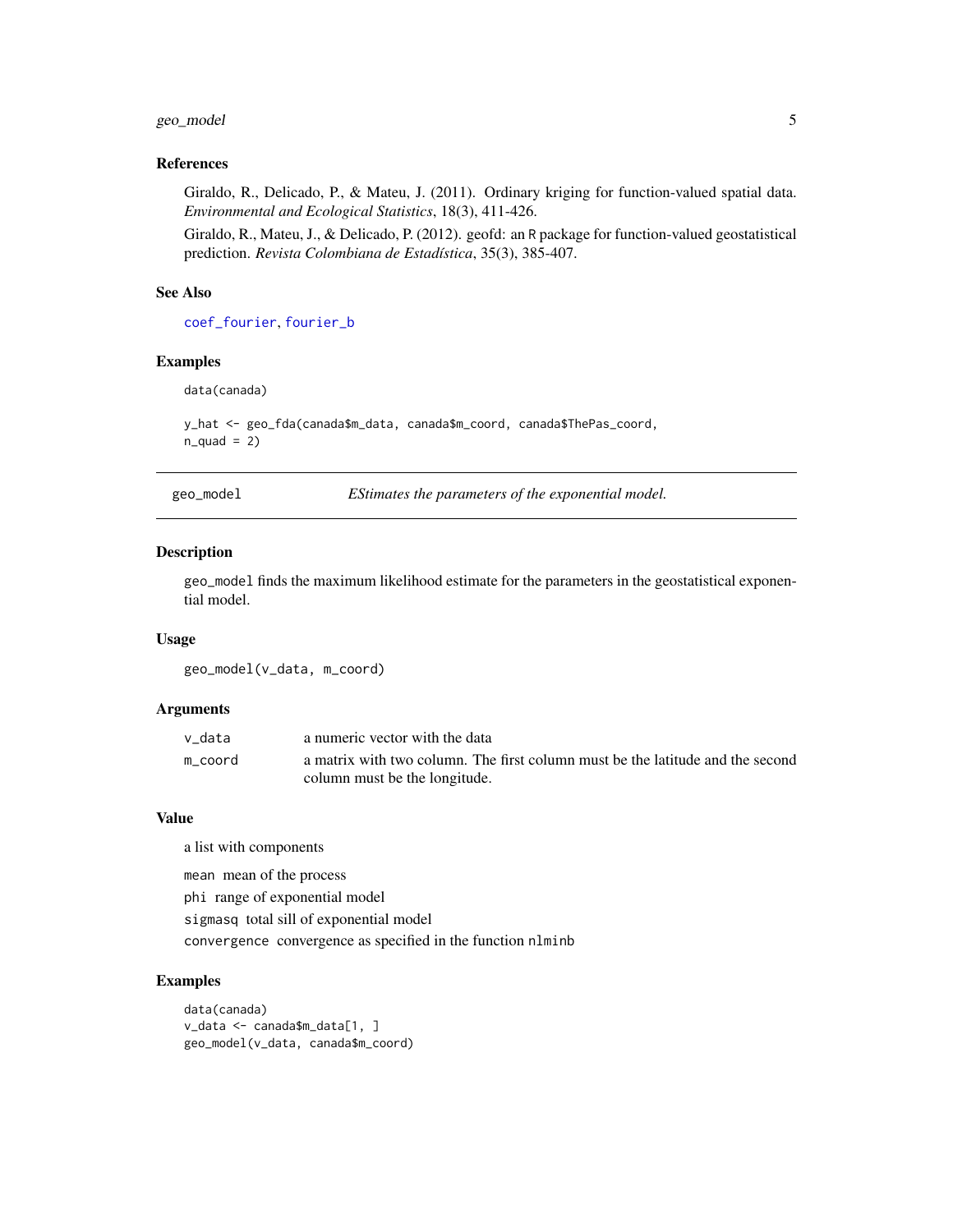<span id="page-5-0"></span>

#### Description

This function computes the likelihood function used at geo\_model.

#### Arguments

| mDist | distance matris;                                   |
|-------|----------------------------------------------------|
| s2    | variance from the covariance model;                |
| phi   | variance from the covariance model;                |
| vDiff | column vector of data (subtracted the mean vector) |

#### Value

log-likelihood value multiplied by -1.